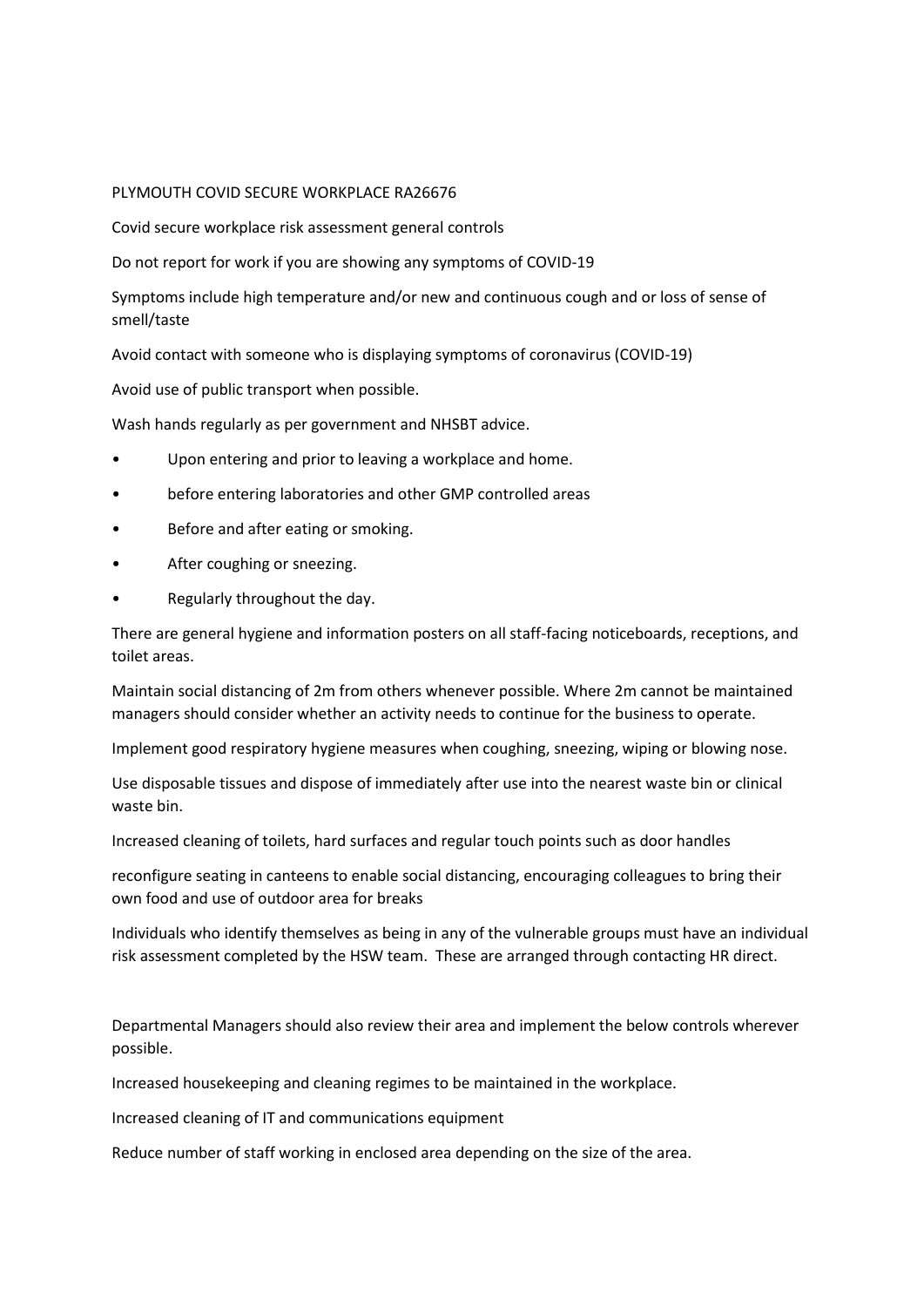Avoid all face to face working within 2m

Set up workstations to work back to back or side by side

Avoid sharing workstations and equipment wherever possible

Increased cleaning of shared equipment.

Rearranging work areas to allow more space between individual processes and workstations.

If possible, move or rearrange equipment to create larger walkways to help with social distancing.

Arrange for all deliveries into and out of the department to be received and dispatched within a prearranged area with rules in place to maintain social distancing.

Where possible consider one-way systems around the department.

Adjust work patterns to facilitate potential for shifts through 24 hours enabling production to continue nonstop.

Staggered breaks and finish times.

Implement Staff rotation and arrange for staff to work in cohorts where possible.

Display a variety of signs to remind staff about social distancing and good hand washing techniques and reassure them of maintaining a COVID19 secure workplace.

Reduced number of meetings but if held reduce numbers attending to maintain social distancing

Daily communications to emphasise social distancing

Face mask/ face coverings to be worn if social distancing can't be maintained.

Arrangements to be made with any other operations using the building.

Provide additional supervision to ensure these measures are always implemented

If after the review there are situations or circumstances identified within the department where work activity requires colleagues to work face to face, in enclosed spaces, for periods of fifteen minutes or more at distances of less than 2m, then please report these to HR direct for local HSW advisor to attend the department and assess the current controls.

If after HSW review it is deemed necessary, where sufficient stocks and equipment are available, HSW will advise on additional appropriate controls that may require adjustment of work area, work practices or in some instances provision of face coverings and or screens.

Individuals may wear appropriate face covering if they wish to do so to meet their concerns at this time. NHSBT will provide these under the conditions outlined above.

#### February 2021 update to above controls

## **Blood Centre**

- Please see risk assessment 27311 for a list of controls for the Blood centre.
- Screen has been fitted at the reception desk
- When using shared offices and communal areas face coverings must be worn, these can be removed if seated at a desk and social distancing can be maintained.